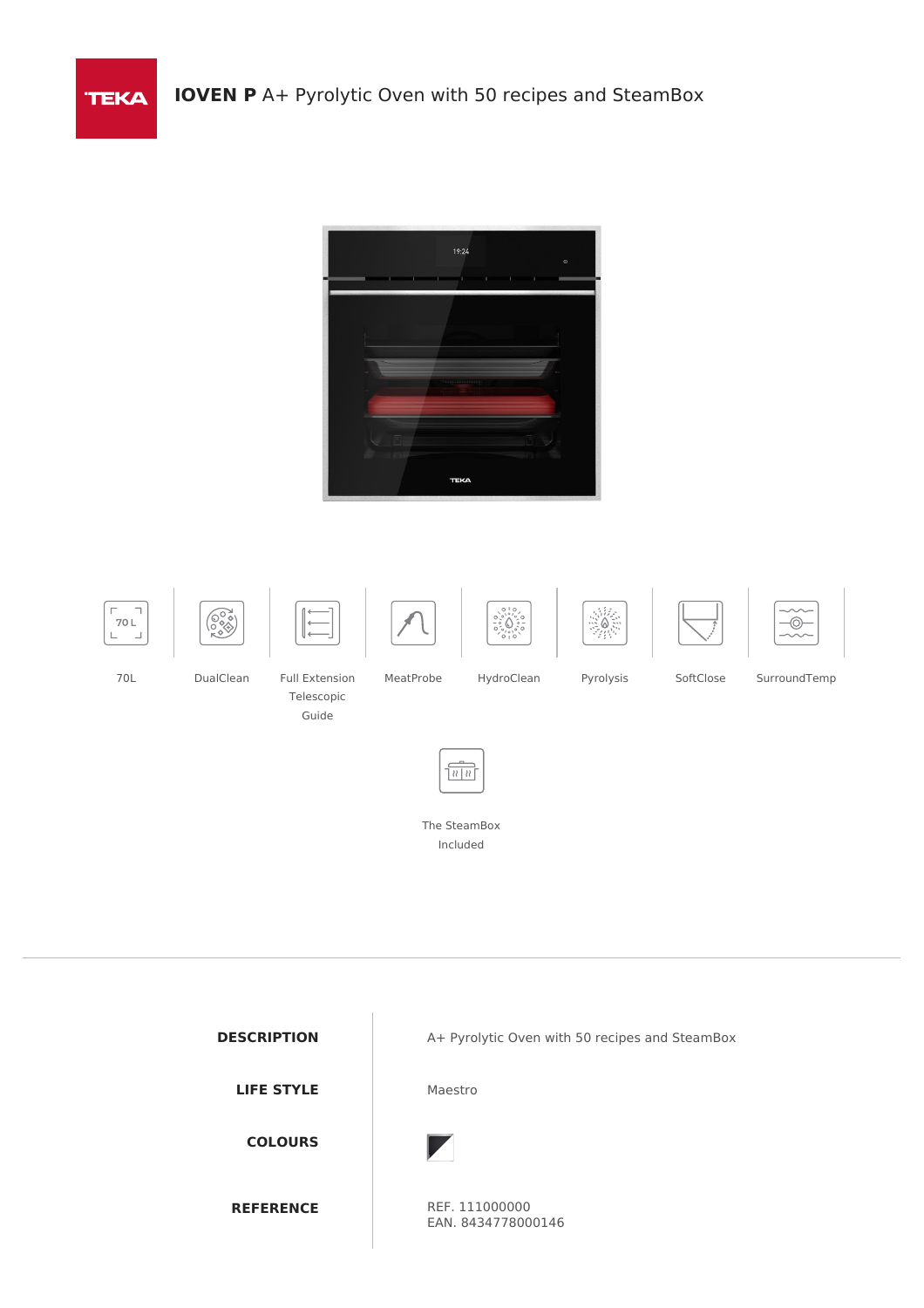## **IOVEN P**

**TEKA** 

**FEATURES** Multifunction SurroundTemp oven 18 cooking funtions Pyrolysis self-cleaning system and automatic HydroClean system Full Touch control display Electronic timer (Delay/Start function) Personal cooking assistant: 50 automatic programs Chrome supports with 5 cooking levels Full Extension Telescopic guides Plus Extension Telescopic guides Removable quadruple glazed door SoftClose system Automatic disconnection security system Children safety lock Automatic quick preheating Anti-tip deep tray, baking tray and 2 reinforced grids The SteamBox included Meatprobe included Capacity (gross/net): 71 / 70 litres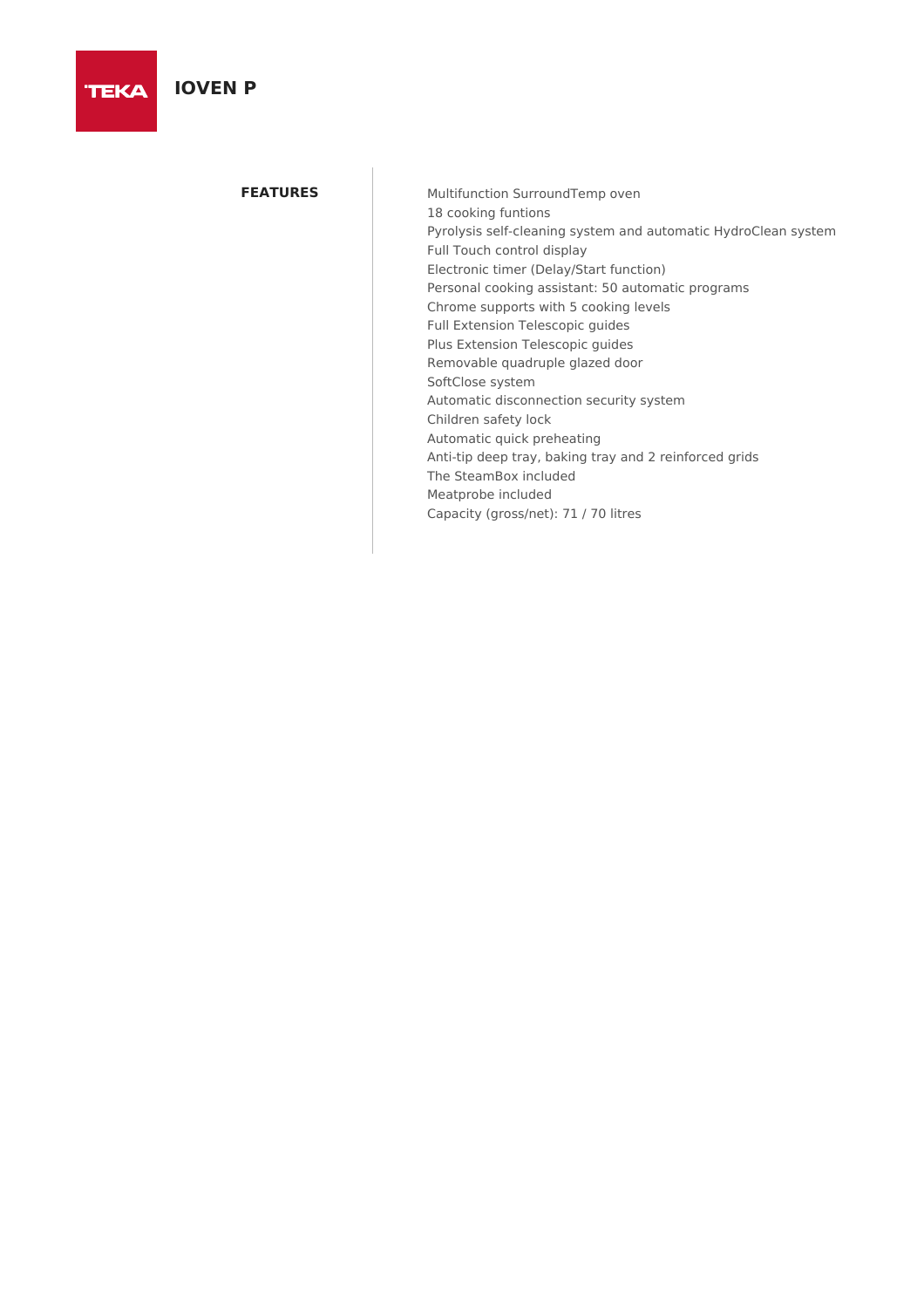#### **IOVEN P TEKA**



### **DIMENSIONS**

**Product height (mm):** 595 **Product width (mm):** 595 **Product depth (mm):** 537+22 **Product length (mm): Net weight (Kg):** 40

#### **TECH SPECS**

#### **PARTICULAR CHARACTERISITICS**

**Certificates:** N / CE / CCA / CB/EAC/GMARK/SASO **Number of cavities:** 1 **Type of inner light:** Halogen **Inside light position:** RIGHT TOP CORNER **Enamelled cavity:** Yes **Min. Temperature Regulator (ºC):** 30 **Max. Temperature Regulator (ºC):** 270 **Function selector:** ELECTRONIC **Number of cooking functions:** 18 **Number of recipes:** 50 **Top + Bottom function:** Yes **Grill + Bottom function:** Yes **Top function:** Yes **Grill function:** Yes **MaxiGrill function:** Yes **Top + Bottom + Fan function:** Yes **Grill + Fan function:** Yes **MaxiGrill + Fan function:** Yes **Bottom function:** Yes **Bottom + TURBO (Pizza) function:** Yes **Turbo function:** Yes **ECO function:** Yes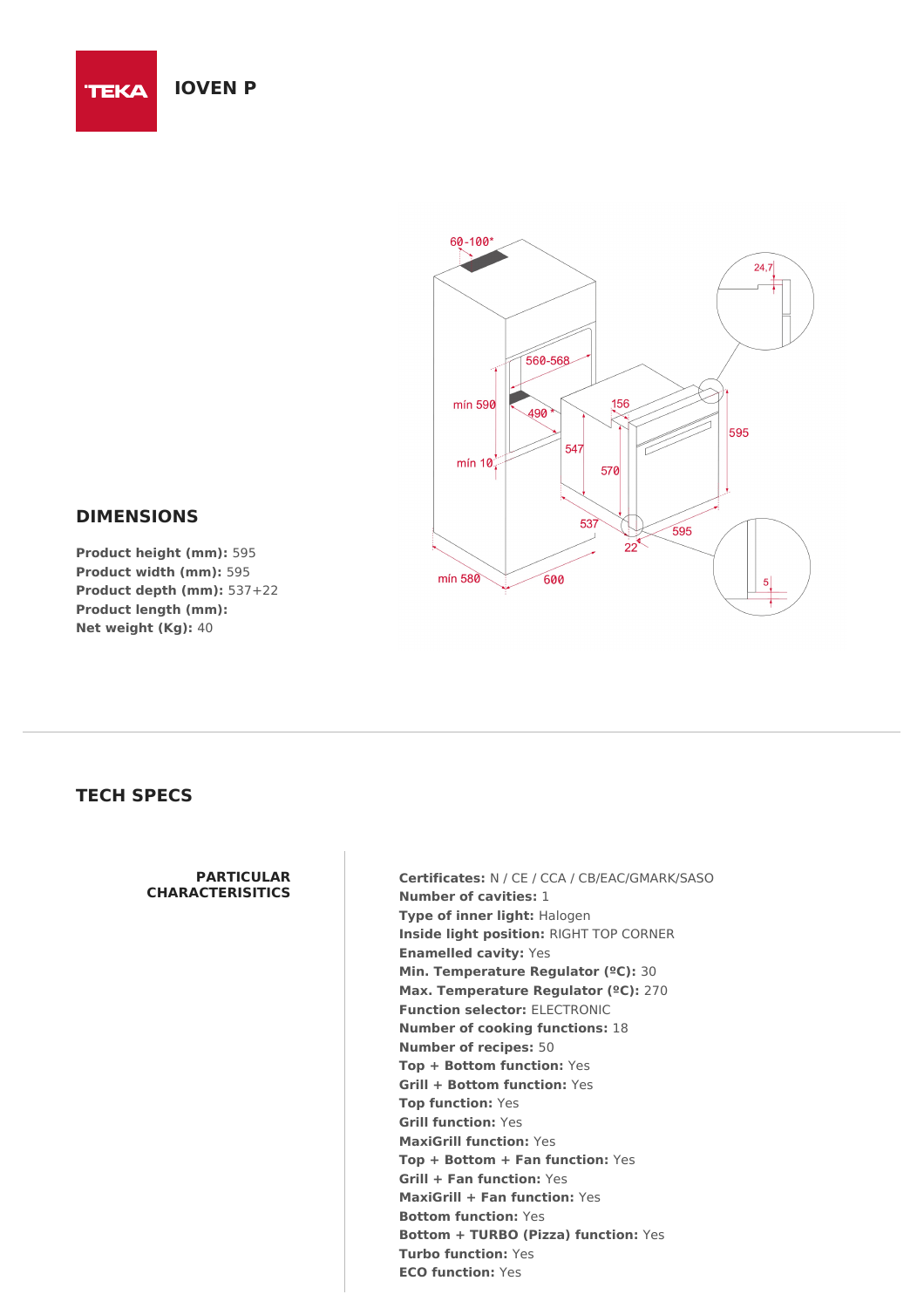|                            | <b>Bake bread function: Yes</b><br><b>Ferment function: Yes</b><br>Keeping warm: Yes<br><b>Automatic quick heating: Yes</b><br><b>Slow Cook: Yes</b><br>Removable chromed tray guides: Yes<br><b>Number of guide levels: 5</b><br>Full extension telescopic guides: Yes<br>Easy slide telescopic guides: Yes<br>Drop-down grill: Yes<br>SoftClose: Yes           |
|----------------------------|------------------------------------------------------------------------------------------------------------------------------------------------------------------------------------------------------------------------------------------------------------------------------------------------------------------------------------------------------------------|
| <b>ELECTRIC CONNECTION</b> | <b>Maximum Nominal Power (W): 3552</b><br>Frequency (Hz): 50/60<br><b>Power rate (V): 220-240</b><br><b>Cable Connection Length (cm): 150</b><br><b>Plug: Yes</b><br><b>Inside light Consumption (W): 25</b>                                                                                                                                                     |
| <b>ENERGY CONSUMPTION</b>  | Energy consumption per cycle in conventional mode (kWh):<br>0.95<br>Energy consumption per cycle in fan-forced convection mode<br>(kWh): 0,68<br><b>Bottom Heating Element (W): 1050</b><br>Grill (W): 1400<br><b>Maxi Grill (W): 2450</b><br>Traditional (W): 2450<br><b>Turbo (W): 2000</b><br><b>Multifunction Turbo (W): 25</b><br>Cooling Fan Motor (W): 30 |
| <b>SECURITY SYSTEM</b>     | <b>Automatic disconnection when opening the door:</b> Yes<br>Panel blocking system: Yes<br><b>Children safety block option: Yes</b><br><b>Grill protection: Yes</b><br>Anti-tip tray system: Yes<br>Safety Thermostat: Yes                                                                                                                                       |
| <b>CLEANING SYSTEM</b>     | Crystal Clean Enamel (Slippery): Yes<br><b>Hydroclean PRO: Yes</b><br><b>Pyrolytic: Yes</b><br><b>DualClean: Yes</b>                                                                                                                                                                                                                                             |
| <b>ACCESSORIES</b>         | <b>Baking Tray: 1</b><br><b>Deep Tray (50 mm): 1</b><br>The SteamBox: 1<br><b>Reinforced grid: 2</b><br><b>Meat Probe: 1</b>                                                                                                                                                                                                                                     |
| <b>ENERGY EFFICIENCY</b>   | <b>Energy Efficiency Class: A+</b><br><b>Energy Efficiency Index (EEI): 81</b>                                                                                                                                                                                                                                                                                   |